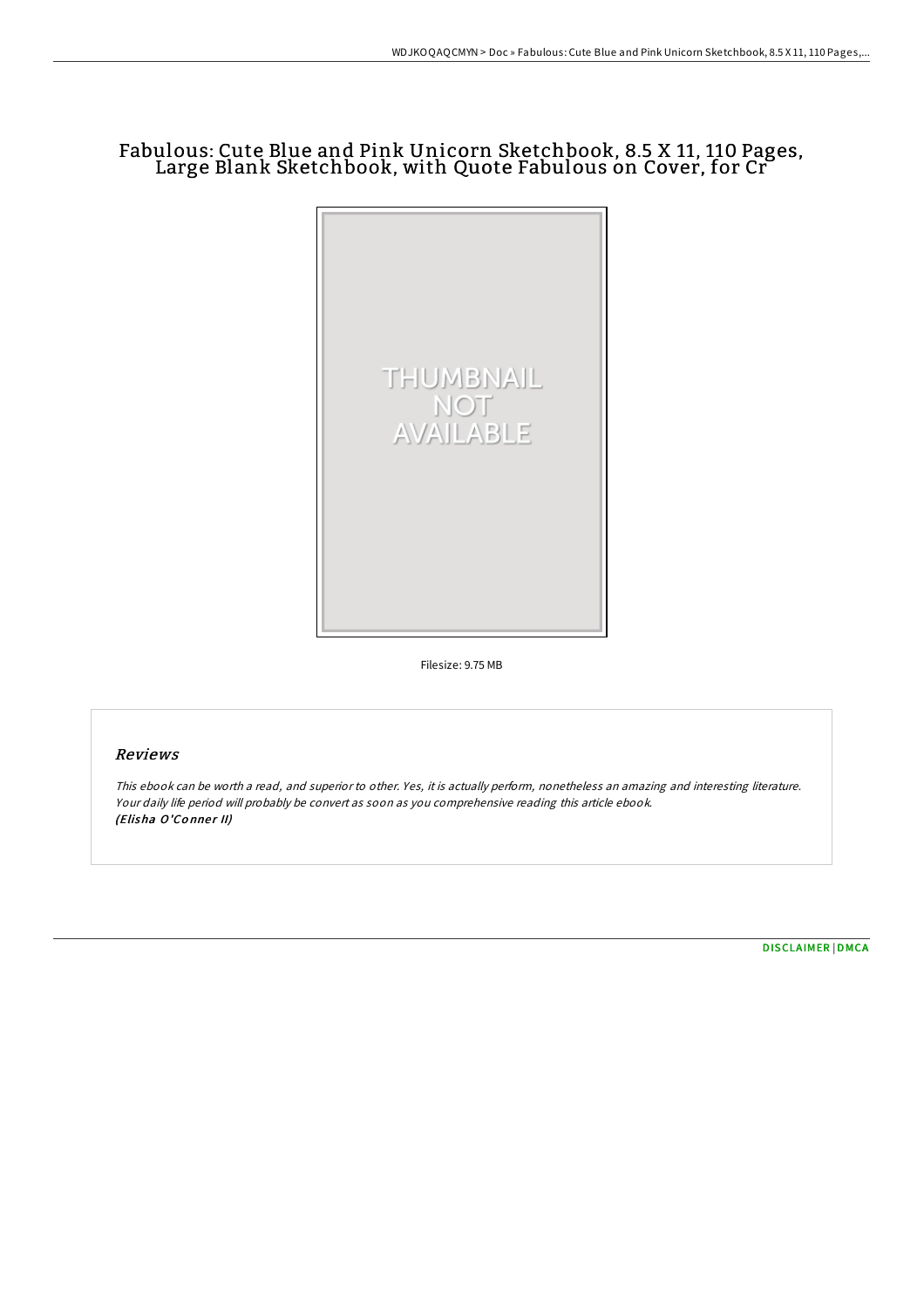### FABULOUS: CUTE BLUE AND PINK UNICORN SKETCHBOOK, 8.5 X 11, 110 PAGES, LARGE BLANK SKETCHBOOK, WITH QUOTE FABULOUS ON COVER, FOR CR



To get Fabulous: Cute Blue and Pink Unicorn Sketchbook, 8.5 X 11, 110 Pages, Large Blank Sketchbook, with Quote Fabulous on Cover, for Cr eBook, you should click the button listed below and save the document or gain access to other information that are related to FABULOUS: CUTE BLUE AND PINK UNICORN SKETCHBOOK, 8.5 X 11, 110 PAGES, LARGE BLANK SKETCHBOOK, WITH QUOTE FABULOUS ON COVER, FOR CR book.

Createspace Independent Publishing Platform, 2017. PAP. Condition: New. New Book. Shipped from US within 10 to 14 business days. THIS BOOK IS PRINTED ON DEMAND. Established seller since 2000.